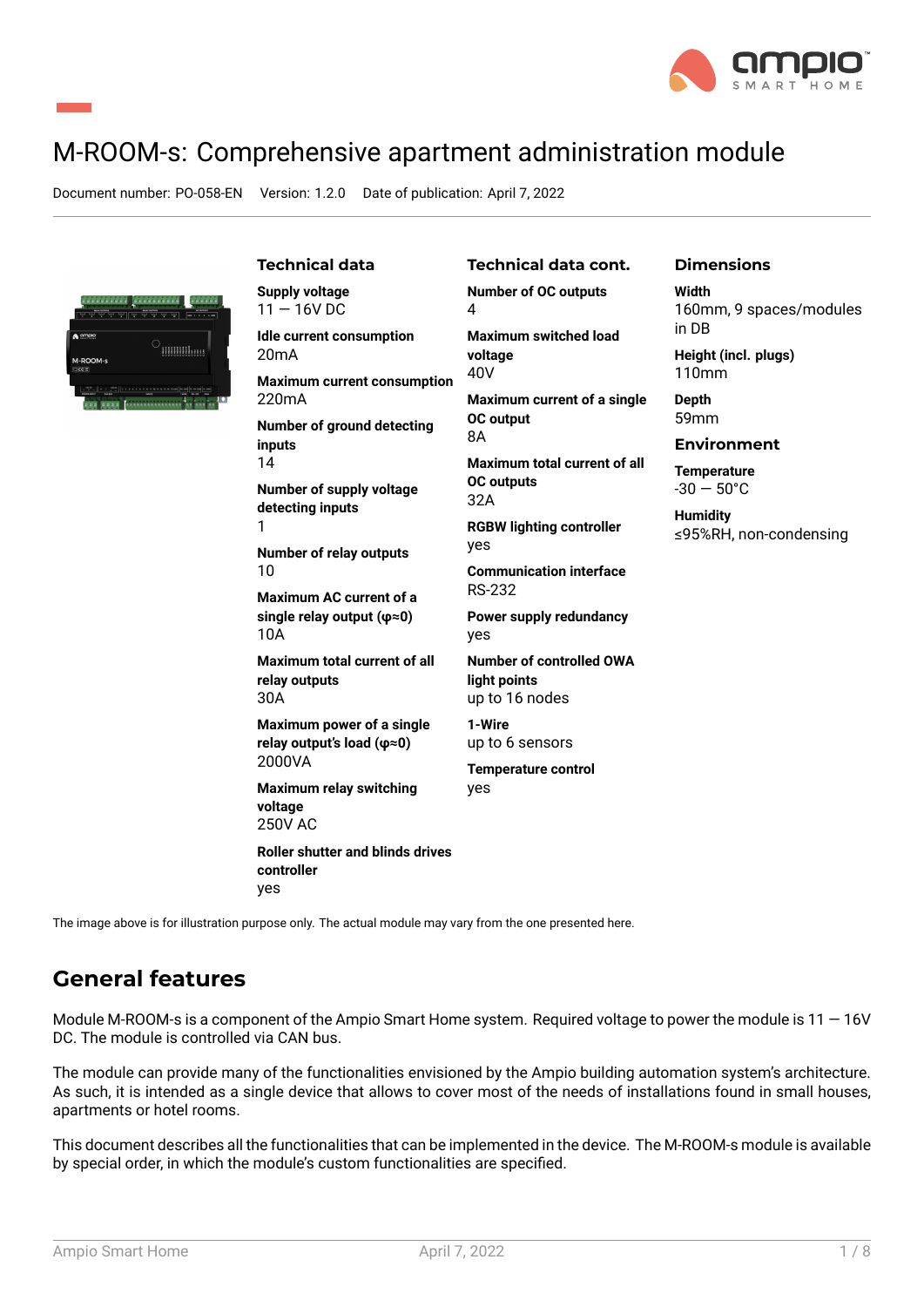Early revisions of M-ROOM-s modules with a PCB number lower than 2, instead of ground-detecting inputs, were equipped with 14 supply voltage detecting inputs.

#### **Ground detecting inputs**

The module has inputs that go into the active state when they are shorted to ground. They can be used in the case of any devices with potential-free contact outputs, e.g. wall switches, reed switches, buttons, switches, etc. They can also be used for integration with devices with potential-free relay outputs or optocoupler outputs with a collector voltage greater than 12V.

Early revisions of M-ROOM-s modules with a PCB number lower than 2, instead of ground-detecting inputs, were equipped with 14 supply voltage detecting inputs. If one need to connect a newer module to an installation prepared for an older one, it is needed to modify the connection method. Refer to the connection diagram to determine the nature of the required modifications.

### **Supply voltage detecting inputs**

The module has inputs that go into an active state when they are shorted to voltage in the range of 2-24 V DC. They can be used with any devices with potential-free contact outputs, e.g. wall switches, reed switches, buttons, switches, etc. They can also be used for integration with devices with potential-free relay outputs or optocoupler outputs with an isolated emitter.

Supply voltage detecting input is marked with number 15.

#### **Relay outputs**

The module has SPST relay outputs that enable switching on resistive and inductive loads. The module relays are normally open. The table below shows the permissible operating parameters of the relays depending on the nature of the load.

| The nature of the load                             | Maximum supply<br>voltage | Maximum long-term<br>permissible current | Maximum load<br>power |
|----------------------------------------------------|---------------------------|------------------------------------------|-----------------------|
| AC1: Resistive or moderately inductive AC<br>loads | 250V AC                   | 10A                                      | 2000VA                |
| AC15: Inductive AC loads                           | 250V AC                   | 1.5A                                     | 300VA                 |
| DC1: Resistive or moderately inductive DC<br>loads | 30V DC                    | 10A                                      | 250VA                 |
| DC13: Inductive DC loads                           | 30V DC                    | 2.5A                                     | 30VA                  |

#### **Roller shutter and blinds drives controller**

As part of the module configuration, it is possible to activate the functionality of a roller shutter and a blind drives' controller. This mode is intended for the control of devices powered by electric motors with a variable direction of movement and a limited movement range. For example, roller shutters and blinds' drives. However, this mode can also be used in other devices of a similar nature, such as, e.g. gates.

In the controller mode for roller shutters and blinds' drives, pairs of the device's relay outputs work as a single compound output dedicated to controlling a single connected device.

The controller mode for roller shutters and blinds' drive is designed to control devices with built-in limit switches that disconnect the drive's power supply when the ends of the range of motion are reached.

In the primary operation mode of the relay outputs, they are controlled by switching on or off individual outputs. In the case of pairs of relays operating in the roller shutters and blinds' drive controller mode, the control is performed by closing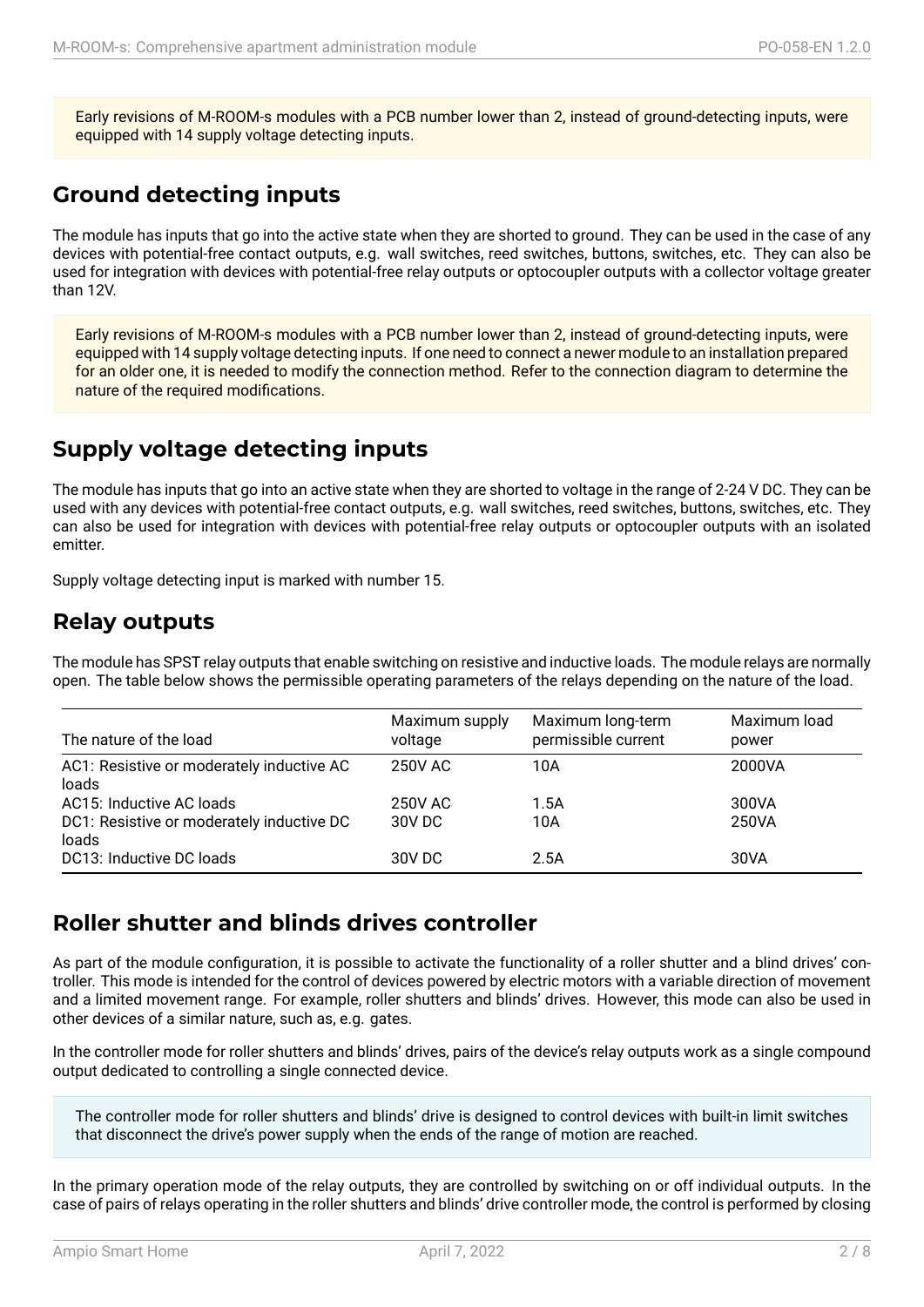and opening commands or by setting the opening level. When it comes to blinds, it is also possible to set the position of slats.

During operation, the module estimates the state of the controlled device, i.e. the degree of opening and the position of slats (if applicable). This information is available within the building automation bus and is used internally to perform control in terms of the degree of opening or deflection angle of the slats.

A single pair of relays operating in a controller mode for roller shutters and blinds' drives **can only be connected to a single drive**. Any other connection may result in incorrect operation of the device, as well as permanent damage to both, the module and the drive.

As part of the module's configuration, a selection is made of which pairs of relay outputs are to support the discussed functionality.

#### **OC outputs**

The module has open-collector outputs allowing for smooth control of resistive loads supplied with voltage of up to 40V DC. It is also allowed to control loads of moderate inductive nature, in particular relays. Control is performed by the method of pulse-width modulation (PWM). Internally, each of the outputs allows the connected line to be short-circuited to the module's ground.

### **RGBW lighting**

As part of the module's configuration, it is possible to activate the functionality of the RGBW lighting controller. Nominally, each of the open-collector outputs is controlled independently. When the functionality is activated, the control is done by defining the colour and intensity of the light.

#### **RS-232 interface**

The module allows the integration of devices equipped with an RS-232 communication interface with the Ampio Smart Home building automation system. Depending on the integrated device, at the configuration stage, the appropriate interface operation mode should be selected. The following list presents possible variants:

- Satel Integra *inter rs* RS-232 integration,
- general purpose one-way integrations sending of arbitrary commands.

#### **Power supply redundancy**

The module has two inputs for  $11 - 16V$  DC power supplies. The voltage supplied by the power supplies is used to power the CAN bus connected to the device. Failure of one of the power supplies does not affect the other power supply to the bus. In order to use the functionality properly, it is necessary to ensure that each power supply is able to power the CAN bus on its own.

As part of the device, the voltage supplied by each of the power supplies is measured - the measurement result is made available in the building automation bus.

### **OWA lighting bus**

The OWA lighting bus (One Wire Ampio) is a solution dedicated to controlling LED lighting. Each bus segment contains a controller and up to 16 lighting node drivers or LED lamps with integrated drivers. From the controller level, it is possible to smoothly adjust the brightness of light sources connected to each of the controllers. It is possible to control sets of light points or individual lighs independently. It is also possible to implement the so-called *stair effect*, i.e. smooth brightening and dimming of consecutive light points along the stairs, driveway, etc.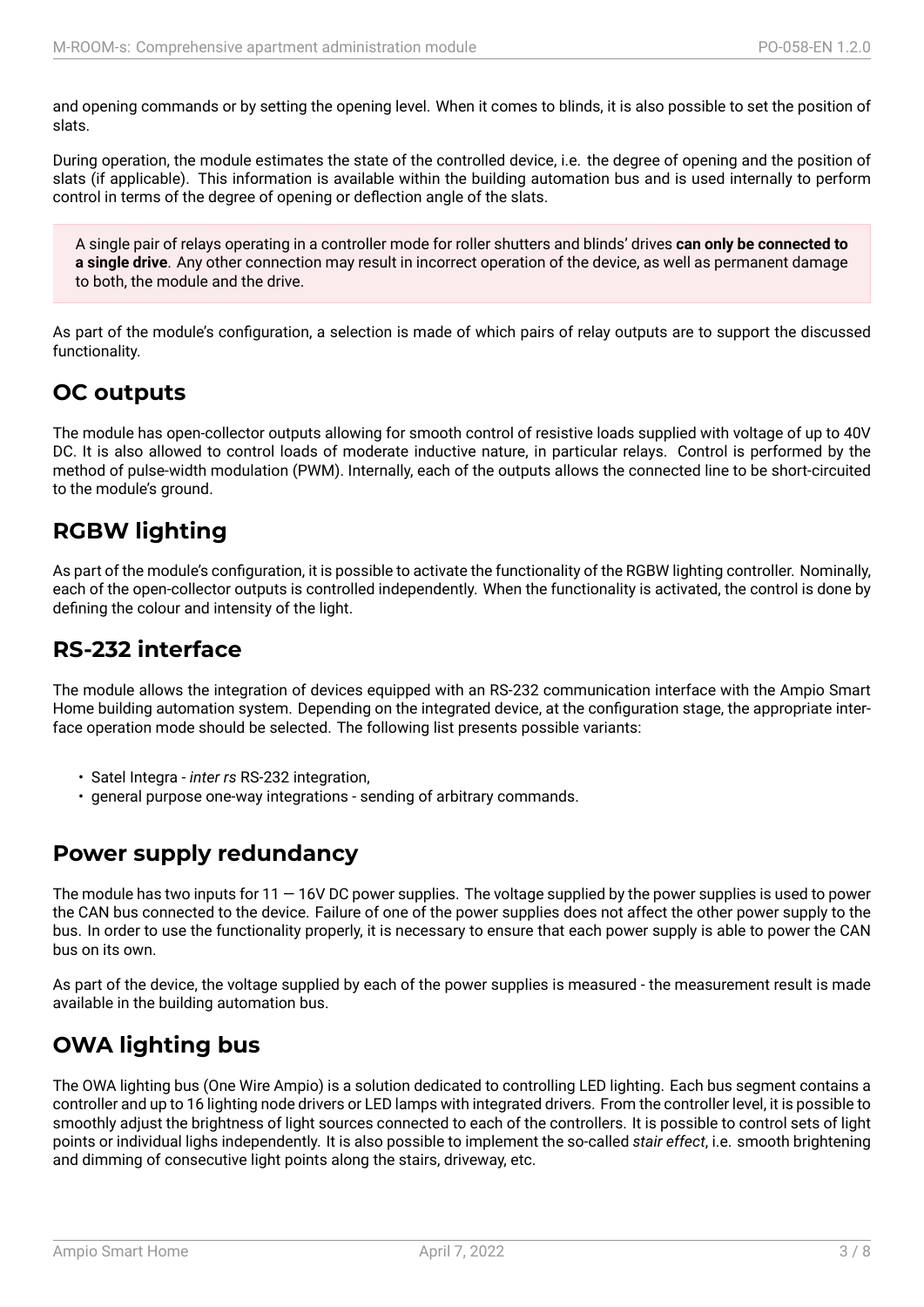The OWA lighting bus consists of two wires - a ground wire and a wire that ensures communication between the controller and the drivers of a lighting node. Lighting node drivers also require a power line, hence the OWA bus is usually run with a three-wire cable.

With the use of several power lines, it is possible to connect to a single segment of the OWA bus lighting node drivers powered by different voltages. In such a case, however, care should be taken to properly equalise the ground potentials of each of the power supplies, i.e. to connect the grounding of the power supplies.

#### **Temperature control**

The module allows for the implementation of temperature control logic. Regulation is performed independently for a number of defined zones.

Within each zone, a temperature sensor is recognised, which determines the zone's current temperature. The selection is made from sensors connected to any of the Ampio modules equipped with a 1-Wire interface, or sensors that are integrated into the building automation system in any other way, for example, via integration modules.

One or more heating or cooling devices are associated with each zone. Interaction with devices is performed by any output or integration module present in the building automation bus.

The temperature control set value can be determined by the end user manually via the mobile app or via Ampio touch panels. Through the mobile application, the user also has the option of defining time schedules that specify the expected temperature of each zone in time.

For each zone, two specific temperature values are also defined - comfortable and economical. Switching the controller set point value to one of the temperatures mentioned above can be quickly triggered by any other building automation device, e.g. by pressing a touch panel's field. The values of these temperatures are defined by the end user and may also be used as a part of schedule definitions.

The operation of defined heaters and coolers is controlled on the basis of the measured value of the control zone's current temperature and the current set value. The process can be governed by the following control algorithms:

• bang-bang controller with hysteresis.

The module can handle from 1 to 32 temperature control zones.

#### **Temperature sensors**

The module is equipped with a 1-Wire interface connector that allows to connect up to 6 digital Dallas DS18B20 temperature sensors. The temperature measurement result is available for all devices operating within the building automation bus. It may turn out to be particularly useful for purposes related to temperature regulation, or to present the measurement result on touch panels and in a mobile application.

The total length of the 1-Wire bus cable to which the temperature sensors are connected cannot exceed 15m.

### **Typical application**

- Connecting classic light switches or other devices with potential-free contact outputs;
- integration with devices with potential-free relay outputs;
- integration with devices with optocoupler outputs;
- switching on the lighting;
- control of motor devices;
- control of blinds and shutters;
- smooth regulation of RGBW colour LED lighting;
- control of resistive loads supplied with voltages up to 40V DC, e.g.:
	- **–** LED lighting,
	- **–** piezoelectric buzzers,
	- **–** heating mats;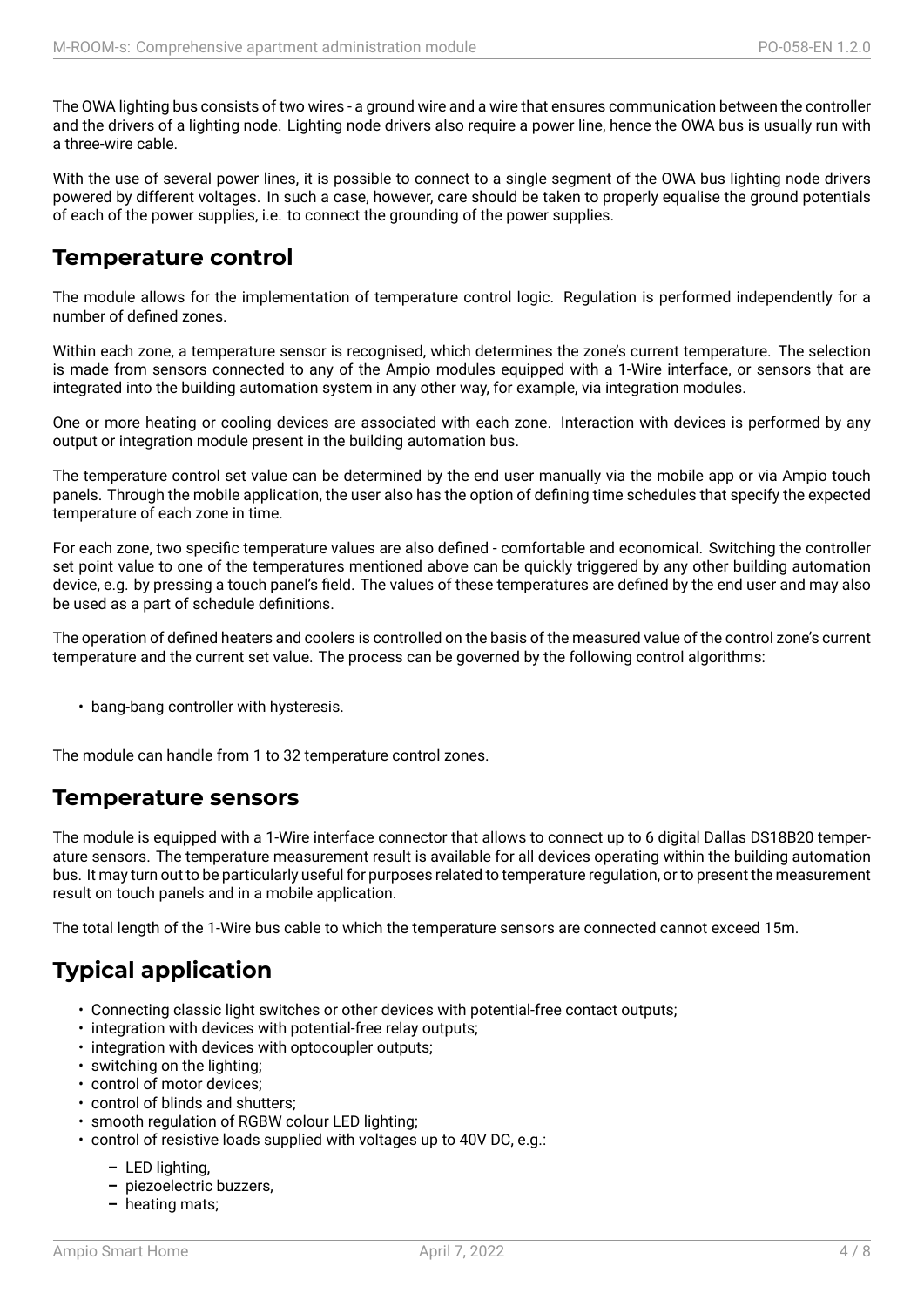- control of relays;
- integration with alarm systems;
- integration with projectors and other display devices;
- integration with audio devices;
- integration with air conditioners and recuperators;
- Ampio lighting bus control:
	- **–** smooth brightness adjustment of individual LED spots and strips;
	- **–** smooth brightness adjustment of the groups of LED spots and strips;
- room temperature control;
- room temperature measurement.

#### **Installation**

The module is designed for mounting on a 35mm DIN rail. The module's width is 160mm, 9 spaces/modules in DB. In order to start the module, it must be connected to the CAN bus. The bus of the Ampio Smart Home system consists of four wires - two for power and two for communication between the modules.

In addition to the CAN bus interface, the device has eight connectors with screw terminals. They allow to connect:

- fourteen signal lines to ground-detecting inputs,
- one signal line to supply voltage detecting,
- ten loads to relay outputs,
- four resistive loads to open-collector outputs,
- the OWA lighting bus.
- Rx and Tx lines of the RS-232 interface of the integrated device,
- up to 6 digital temperature sensors Dallas DS18B20.

In order to connect to an external device using the RS-232 interface, one must prepare a cable terminated with a connector suitable for the device that is being integrated. The device connection diagram presents a variant of such a connection with a short circuit of the DCD, DTR and DSR lines. Before integration, read the manual of the integrated device to see, if the connection is required by it.

The *AUX* terminal of the supply voltage-detecting inputs connector provides the voltage that can be used when connecting the contacts of devices being integrated to the inputs.

When using the open-collector outputs functionality, it should be borne in mind that the supply circuits of the connected loads are closed by the mass of the module. Therefore, it should be ensured that the mass of the device is connected to the mass of the power supply with a cable of appropriate thickness.

If the current consumed by all loads connected to the open-collector output is lower than 16A, it is sufficient to connect one ground terminal to the external power supply. **With two terminals connected, the maximum current is 32A**.

#### **Device status LEDs**

On the front of the module there are signalling LED indicators. The green LED with the label *CAN* indicates the status of communication on the CAN bus:

- one regular flash every 1 sec. CAN bus communication is working properly,
- two regular flashes every 1 sec. the module is not receiving information from other Smart Home modules,
- three regular flashes every 1 sec. the module cannot send information to the CAN bus;

Apart from the diode that indicates the status of the communication bus, there are fourteen red diodes on the front of the device indicating the status of the relay outputs and the open-collector.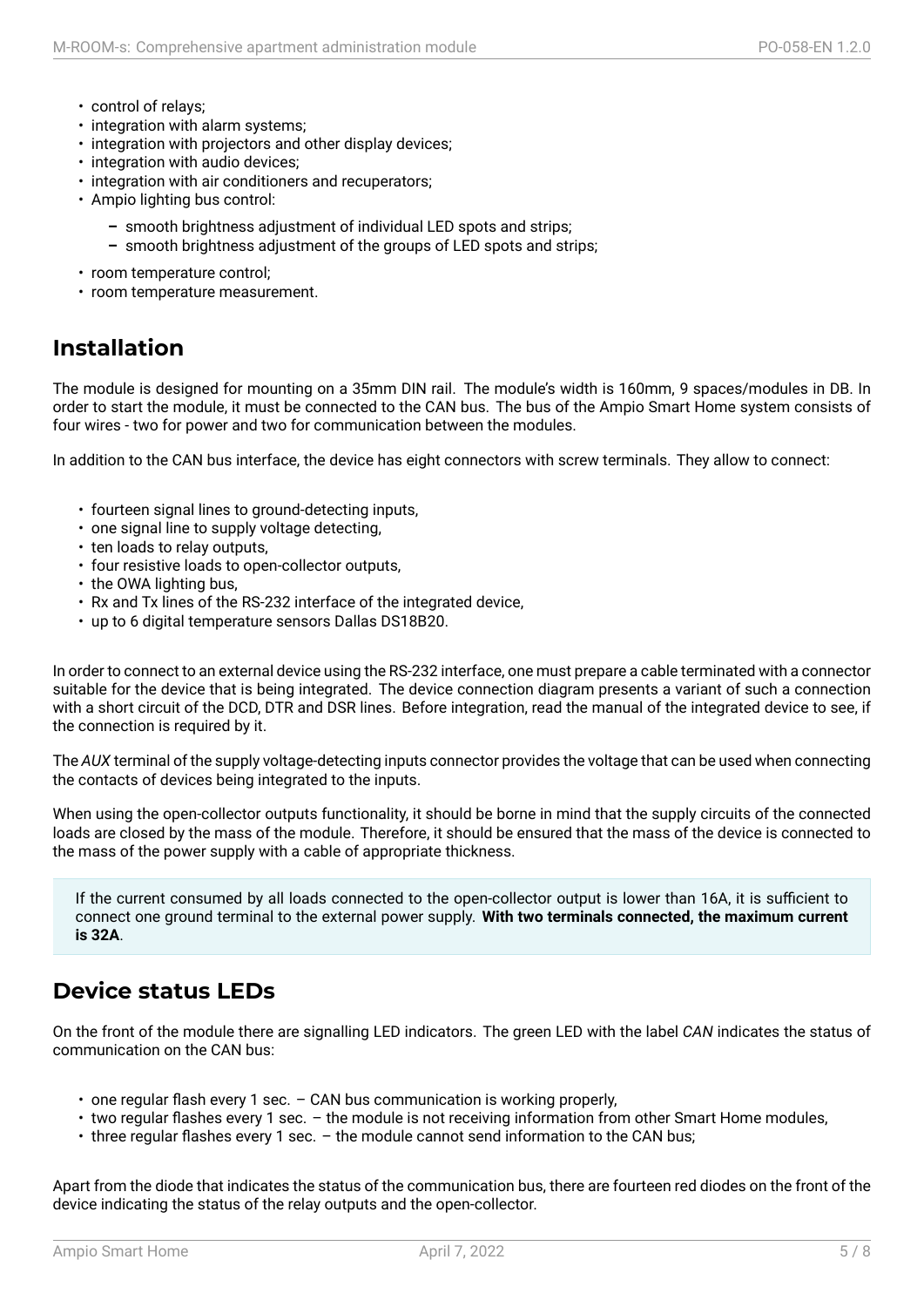## **Programming**

The module is programmed with a special programmer, available for authorised technicians, and the Ampio Smart Home CAN configurator software. It allows you to modify the parameters of the module and define its behaviour in response to signals directly available to the module as well as general information coming from all devices present in the home automation bus.

If the functionality of the roller shutters and blinds' drives controller is used, each connected device should be calibrated. The calibration is performed by defining the time parameters of full opening and closing, and the time parameters of the rotation of slats of the blinds (if applicable).

The M-ROOM-s module broadcasts information about the current time in the automation bus every full minute. The rest of the system's devices listen to this information only when their configuration includes time-dependent conditions.

In a situation where a time-dependent configuration is uploaded into a device without internal information about the current time, the information from the M-RT-s will be interpreted by this device only at the next full minute and only then it will be possible to evaluate the time condition.

The described specificity of operation does not have any impact on the functioning of the system during its normal operation, but it may lead to the erroneous impression that the condition does not work during programming.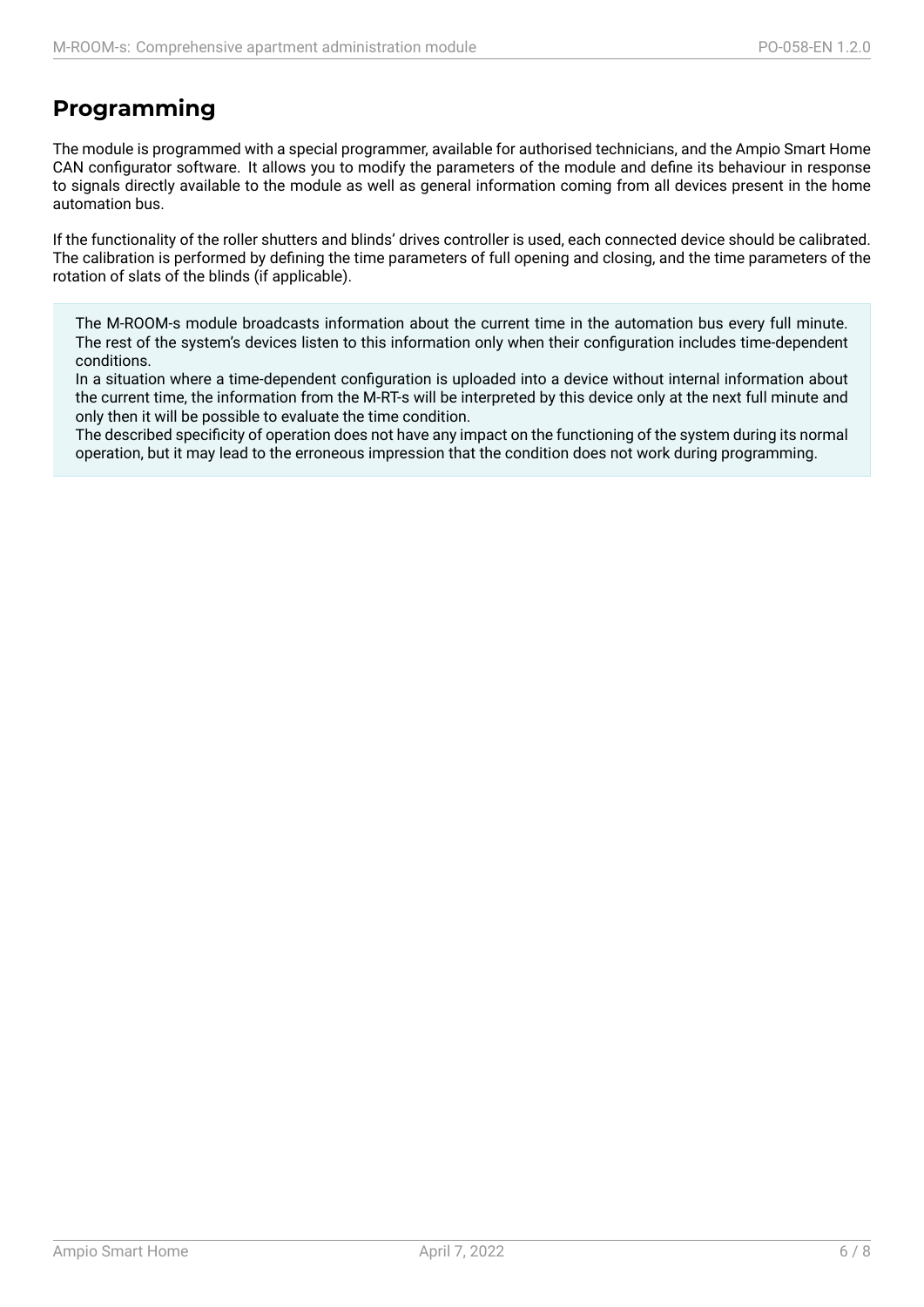# **Module dimensions**

Dimensions expressed in millimeters.